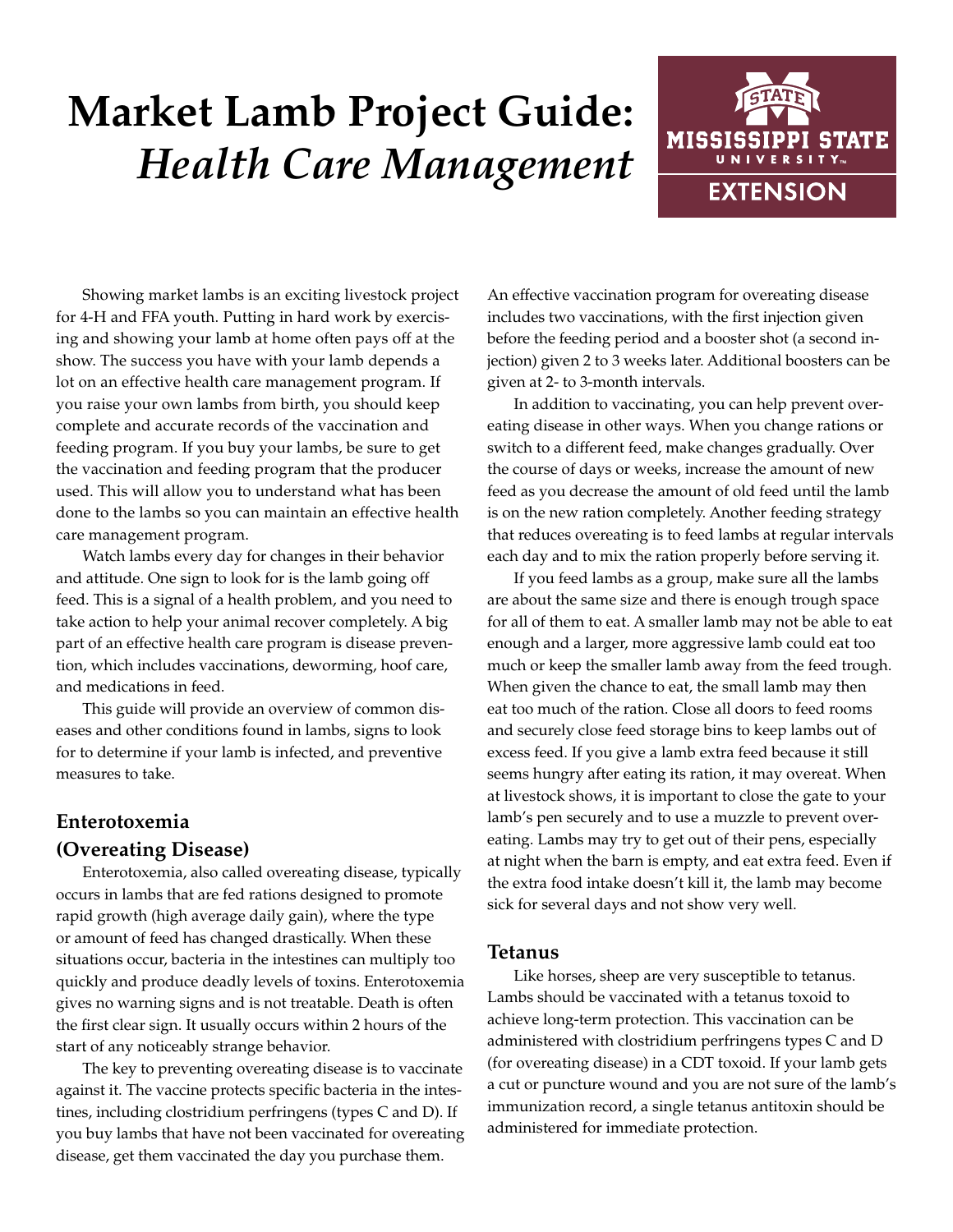#### **Internal Parasites (Worms)**

Sheep often get infested with internal parasites, but you can prevent and control infestation with the right treatment. As with all diseases, focus on preventing internal parasites in your lambs. Part of the prevention program involves proper nutrition. A well-fed, healthy lamb can tolerate more parasites than an underfed, sick lamb can.

Internal parasites can damage lambs in a couple of ways. Developing larvae can damage the glandular cells of the stomach and disturb the digestive process. Also, Haemonchus, a ravenous bloodsucking worm, can remove lots of blood from a lamb. The lamb may become anemic because it is not able to replace the rapid loss of blood. Anemia keeps the lamb from getting enough oxygen to tissues in the body and can cause death.

There are several symptoms of internal parasites in lambs. These include loss in body condition, listlessness, scouring, bottle jaw (fluid between the jaws), paleness of the gums, and a loss of reddish color inside the eyelids. The presence of tapeworms is evident when small, white specks appear in the fecal droppings. Tapeworms live in the small intestines and are transmitted to sheep by a small, nonparasitic mite that lives on grass.

To prevent internal parasites, deworm regularly. Lambs should be dewormed every 30 days for best results. This helps the lamb achieve its growth potential. There are several sheep dewormers available in a drench or bolus form that control internal parasites effectively. Talk to your veterinarian to decide on a deworming program that best fits your situation. You can also submit lamb stool samples to your veterinarian to help identify the most effective prevention program.

Coccidiosis is an intestinal tract infection that nearly every young lamb gets. However, lambs become immune with time. Lambs can get coccidia when they eat feed contaminated with manure or drink dirty water. Generally, problems with coccidiosis occur in small, crowded pens that have wet bedding and are contaminated with feces. Physical stresses like bad weather, handling, and transportation can increase the likelihood of a lamb's contracting coccidiosis.

Coccidiosis infects the small intestines of sheep. Blood is not visible in the feces of sheep as it is in cattle, where most damage occurs in the colon and rectum. A symptom of coccidiosis is a "pea soup" diarrhea that has a strong, distinctive odor. A veterinarian can diagnose coccidiosis from a fecal sample and prescribe medicine to treat the lamb. To help prevent coccidiosis, practice good sanitation by cleaning pens and feed and water troughs thoroughly.

#### **Foot Rot and Foot Scald**

The most common visible sign of foot rot and foot scald is a limp when lambs walk. Foot rot and foot scald look the same until the hooves of the lamb are trimmed and differences become apparent. Foot rot is a contagious bacterial infection of the hoof. It causes a foul-smelling odor and a soft, necrotic appearance of the sole of the hoof. Sheep with chronic cases of foot rot generally stay thin and are more likely to get other problems. Infected lambs should be isolated from noninfected lambs. Vaccines that prevent foot rot are available, but you should talk to a veterinarian to determine the best treatment.

Foot scald is a noncontagious infection. Foot scald may seem to be contagious when several lambs are housed together in the damp, muddy conditions that encourage foot scald. Trimming the feet of lambs infected with foot scald reveals a hoof with normal appearance and texture. The abnormality is on the inside of the claws (toes). Foot scald infection is found between the two claws, not in the hoof as with foot rot. Because foot scald is not contagious, lambs being treated can be kept together with other lambs in a dry pen or pasture. Talk to your veterinarian to determine a treatment plan.

#### **Rectal Prolapse**

If you find a lamb with a prolapsed rectum, you should call your veterinarian to help you treat the lamb. It is important to care for the lamb as soon as possible before the situation worsens. Rectal prolapse can be caused by short tail docking; straining to eat from troughs on an incline; coughing from a respiratory condition; diarrhea; or eating a highly concentrated, dusty, or moldy feed.

#### **Respiratory Problems**

Dusty feeds and housing conditions, plant pollens, and viral diseases may cause nasal discharge that varies from watery to white or yellow. Changes in weather often trigger hacking coughs in lambs. If you allow the cough to continue untreated, the lamb can develop a rectal prolapse. This condition can reduce a lamb's show value or cause death.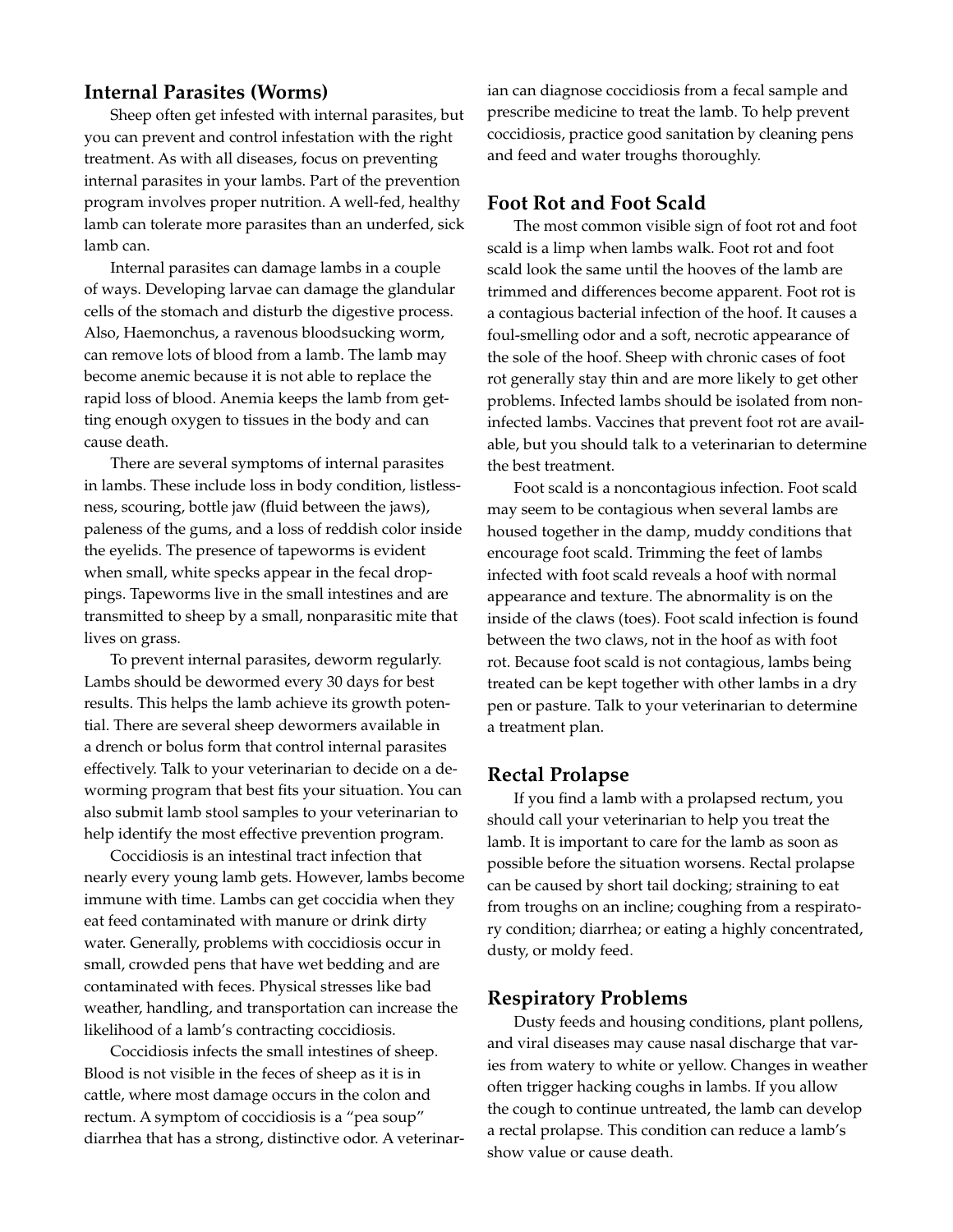### **Digestive System Problems**

During hot, humid weather, lambs tend to go "stale" and off of feed. Irregular feeding times, amounts, and types of feed can lead to lambs going off feed or missing a meal. This might lead to the lamb overeating at the next meal, causing indigestion and low appetite for the next couple of days. You may need to treat persistent indigestion and scouring with sodium bicarbonate, which you can mix in the feed to buffer the stomach. You can treat scouring with antibiotics, but you should talk to your veterinarian first. It is very important to stick to a consistent feeding pattern when feeding lambs. Feed lambs about the same time each day. Give them the same amount and type of feed each day. If you need to change a ration, make the change gradually until the lamb eats the new ration entirely. Start by mixing the new ration into the old ration over a few days. Slowly increase the amount of new feed in the ration until the lamb is completely on the new feed.

## **Urinary Calculi (Water Belly)**

Urinary calculi, or water belly, is a problem in male sheep (rams and wethers) when the salts normally cast off in urine form stones that stay in the kidney, bladder, or urethra. This condition happens when the calcium to phosphorus ratio approaches one to one. Typically, the ratio of calcium to phosphorus in the feed should be two parts calcium to one part phosphorus. Check the ingredients on the feed tag to determine this ratio.

A lamb with urinary calculi kicks at its stomach, stands with its back arched, switches its tail, strains to urinate or dribbles urine, and constantly lies down and gets back up. A lamb can recover if it passes the stone. But blockage of the urinary tract causes pain and can cause death if the bladder bursts into the body cavity. If you catch water belly early enough, a veterinarian can drain the bladder to relieve the pressure and try to save the lamb. Rations that include ammonium chloride can help prevent urinary calculi.

#### **Contagious Ecthyma (Sore Mouth)**

Sore mouth, a common condition of sheep and goats, is a viral disease that can affect the skin and mucus membranes around the lips, legs, esophagus, and rumen wall. Sore mouth may cause thick, crusty spots that bleed when peeled off. Affected lambs may appear to be depressed and reluctant to eat. Talk to your veterinarian about treatment options. Most lambs heal within 1 to 4 weeks, but some may take longer. In

these cases, the lamb may lose a lot of weight because of its reluctance to eat.

Humans can get sore mouth, so always wear rubber or vinyl gloves when treating infected sheep. Vaccines are available against sore mouth. Talk with your veterinarian about prevention.

### **Eye Problems**

A watery, yellow discharge usually indicates an eye infection and requires treatment with broad-spectrum antibiotic eye ointments twice daily for several days. It could also indicate that something is stuck in the eye. Examine the eye for a seed or piece of debris and talk to your veterinarian.

## **Copper Poisoning**

Sheep are sensitive to copper. Copper in the diet at a level of 25 parts per million can lead to a chronic level of accumulation and then a sudden onset of a disease that looks like leptospirosis. One to 5 percent of affected sheep have anemia, red urine, and jaundice, which often leads to death. Do not supply trace minerals containing copper to lambs unless you also add molybdenum at one part molybdenum to 10 parts copper. Salt offered free choice should not contain trace minerals.

#### **Ovine Dermatosis (Club Lamb Fungus)**

Club lamb fungus is most common in lambs prepared for shows. It is contagious to humans. This is a very hardy fungus that can live for years in barns where there is no direct sunlight. Symptoms of club lamb fungus include wounds that can appear anywhere but are usually found on the head, neck, and back. Lesions first appear as small, circular spots about the size of a dime to 50-cent piece. Infected skin is thick, irritated, red, and weeping. Lesions appear 2 to 4 weeks after infection. Wool regrowth is usually black. All stages of the fungus are contagious until wool regrowth has begun.

Topical fungicides can help reduce the spread of the disease. Contact your veterinarian for treatment options. To help prevent club lamb fungus, keep lambs and stalls as dry as possible. Disinfect equipment with fungicide. Naturally occurring lanolin discourages club lamb fungus, so do not wash and shear show lambs often. Always wear protective gloves when handling infected sheep.